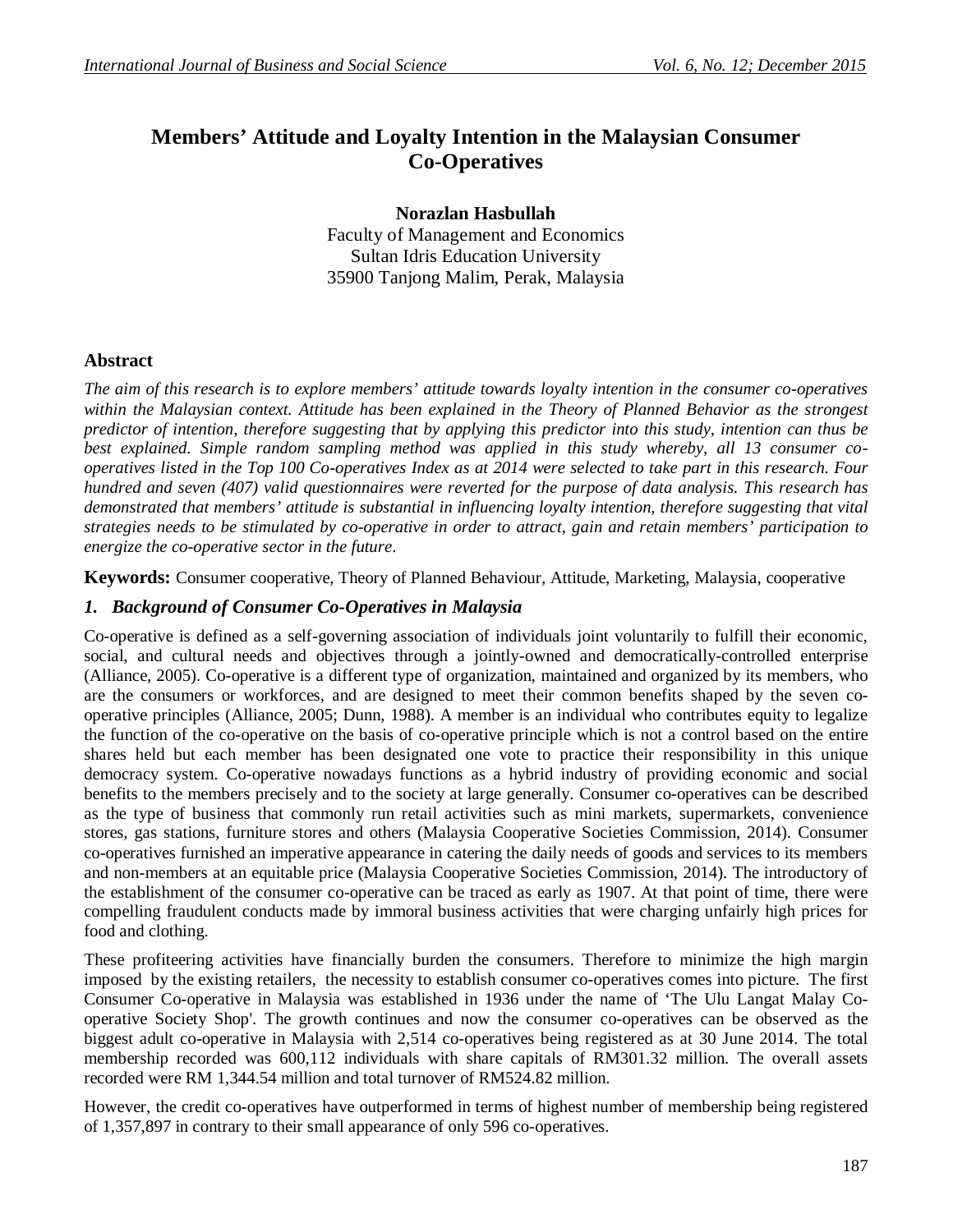The credit cooperatives have also projected the highest number of shares being registered with RM 5,580.55 million as compared to other function of co-operatives. Total assets were RM 11,269.76 million and turnover of RM 905.44 million. The comparison of all co-operatives is depicted in Table 1.

### *2. Problem Statement*

Fulton & Adamowicz (1993) spotted that members recognitions towards co-operatives are less encouraging than the investor oriented business in terms of granting better financial returns and efficiency in operation. Conferred by Burt & Wirth (1990), members couldn't differentiate between these two entities and many members were illinformed about the conduct of co-operative. Interests to participate in co-operatives have deteriorated and now it slowly begins to suffer a series of deliberate problems that begins to jeopardize the survivality and success of the entity. Uniquely the problem involves members.

Ownership has no longer resembles loyalty Zeuli & Foltz (2003), an alarming situation that may compromise the existence of the institution. Members have been separating from their common interest and now pursuing different types of motivations in the co-operative. Free riders have become common, either by not patronizing, or gaining advantages or benefits of investments without too much being involved. This is often the result of the failure of the co-operative in some cases. Therefore, this research tries to investigate if members' attitude relates to loyalty intention and how loyalty issues can be overcome if careful consideration can be dedicated to energize member's attitude in vitalizing the growth of co-operatives in the future.

#### *3. Literature Review*

#### **3.1. Customer Loyalty**

Customer loyalty indicates an individual who remains to be devoted to an organization by performing identical behaviour of enduring purchase and routinely preserving to use the similar products and services over time (Oliver, 1999; Osman, 1993). Customer loyalty can therefore, be associated with the desire to endure contacts with the organization (Chandrashekaran, Rotte, Tax, & Grewal, 2007; Coelho & Henseler, 2012; Martínez & Rodríguez del Bosque, 2013; McMullan & Gilmore, 2008; Ndubisi, 2007; Ou, Shih, Chen, & Wang, 2011; Pan, Sheng, & Xie, 2012; Yao, Zhou, & Meng, 2007; Zakaria et al., 2014) despite any attempts that possibly causing switching behaviour (Oliver, 1997), become emotionally engaged (Bowen & Shoemaker, 2003) less possibility to defect (Jones, Mothersbaugh, & Beatty, 2002) and would do much more than any typical customers. Therefore it can be summarized that, a loyal customer can simplify the process of making decision to purchase and the commitment has become more routine because of the experience they encountered when dealing with the products and services.

#### **3.2. Attitude**

Attitude is a situation where a person judge a certain behaviour to be favourable or non favourable, pleasant or unpleasant, good or bad, like or dislike, beneficial or harmful (Icek Ajzen, 2012). According to Rosenberg  $\&$ Hovland, (1960), an individual's attitude toward certain object will create responses to that object. Many researchers have acknowledged the capabilities of attitude in explaining behaviour (Ajzen & Driver, 1992; Blessum, Lord, & Sia, 1998; Millar & Millar, 1996; Posavac, Sanbonmatsu, & Fazio, 1997) and attitude has become the strongest predictor of intentions as described in the Theory of Planned Behavior (Bansal & Taylor, 1999; Christopher & Mark, 2001; Sheeran, Norman, & Orbell, 1999). Thus, this research tries to substantiate whether attitude correlates with loyalty intention in the co-operative surrounding, therefore:

#### **H1: There is a significant relationship between attitude and loyalty intention**

#### *4. Methods*

The population in this study comprises all the members of the consumer co-operatives in Peninsular Malaysia, registered with Malaysia Co-operative Societies Commission (MCSC) who become members of co-operative listed in the Top 100 Co-operative Index introduced by the Malaysia Co-operative Societies Commission (MCSC). The index for the best 100 co-operatives was announced by MCSC in 2008. The purpose of the index is to resemble the best 100 co-operatives to serve as a benchmark for the co-operative sector in order to determine the success of co-operatives in this country.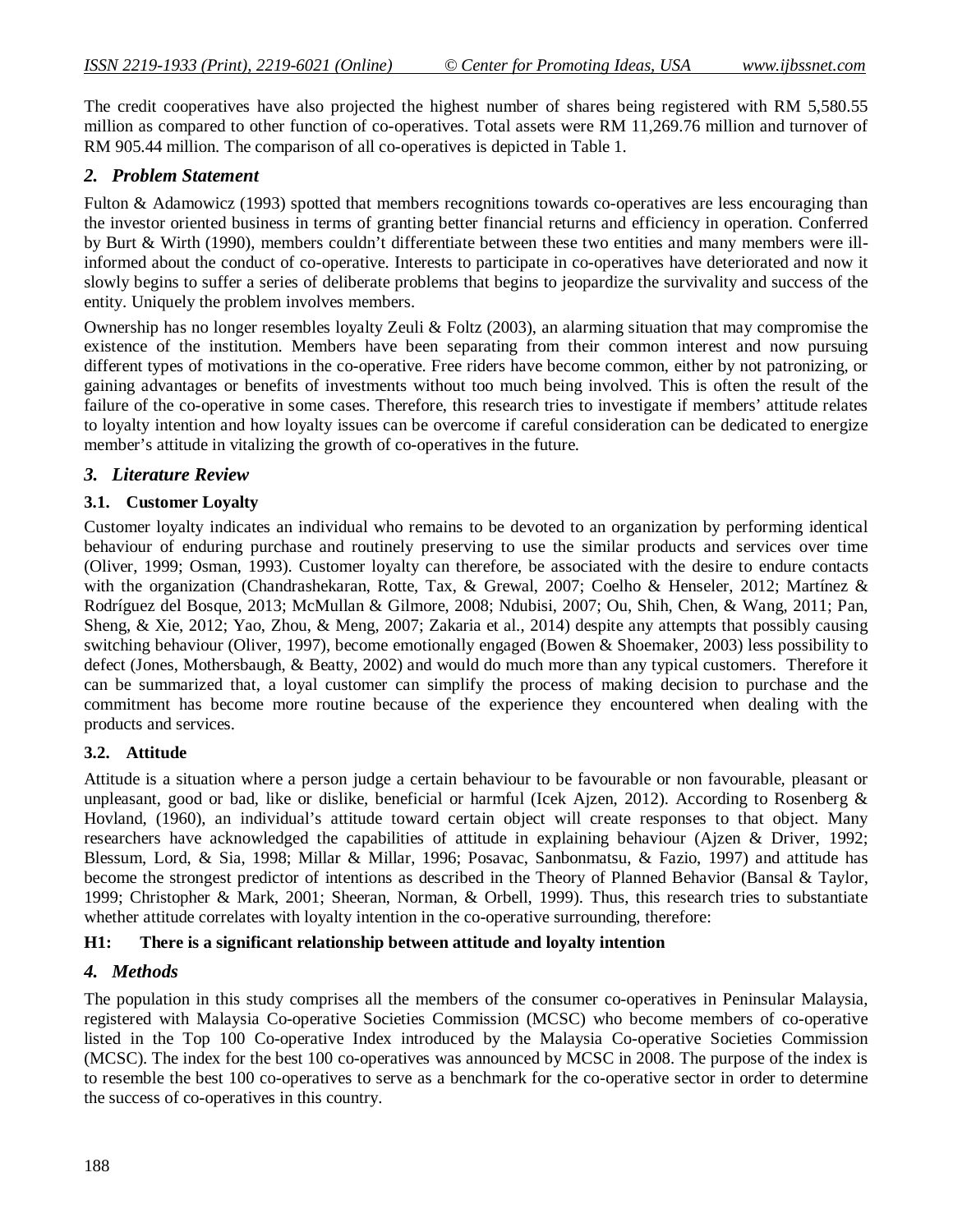Top 100 Co-operative Index is a distinctive award and accreditation given to the best 100 co-operative in the entire Malaysia every year based on the largest amount of turnover generated at the closing of each financial year which meets the standards of requirements financially and non-financially as stipulated by the MCSC.

Each year, the Top 100 Co-operative Index directory is introduced during the National Co-operative Day. In this Index, all co-operatives will be analyzed and the top most successful co-operatives will be ranked in the Top 100 index based on the highest to the least passing score according to the criteria prescribed. The guidelines set by the MCSC in choosing the best 100 co-operatives in Malaysia are also in line with the standard established by the International Co-operative Alliance (ICA) for the ranking of Global Top 300 for the best co-operative in the world.

According to the Top 100 co-operative index announced in 2014 by MCSC, there were thirteen (13) registered consumer co-operatives awarded as the most successful co-operatives in Malaysia for at least twice since it was introduced in 2008 with the total populations of 26,771 members. All the thirteen (13) consumer co-operatives are included in this study, and members will be selected as the respondents for this research using simple random sampling of probability sampling technique. The rationale of selecting successful consumer co-operatives is because this research wishes to investigate attitude from the perspective of members obtained from the successful co-operatives, what are the current practice of attitude and whether attitude leads to loyalty intention. Therefore, this indication will set as a benchmark and an example for other non-listed co-operatives to identify this factor and improve the current conditions of their respective co-operatives.

Attitude (Table 2) and loyalty intention (Table 3) constructs were operationalised into eight (8) items each in order to investigate the overall impressions state. This measurement was first validated by experts and was tested during the pilot study period and produces a good indication of reliability analysis for this study to be carried out. 1300 questionnaires were distributed to all 13 consumer co-operatives, with 100 questionnaires each. From this amount, 450 questionnaires were successfully returned. Filtering process was next done by checking each questionnaire. Out of that, 407 questionnaires remain valid and fit for the purpose of this study due to the complete filling of all required instructions. 43 questionnaires were found inadequate due to missing values. The period of collecting data from the members of the consumer co-operative was arranged during the Annual General Meeting of each co-operative as it was the best possible time to witness large number of member's attendance. Prior to that, the permission from each co-operative was obtained for approval on the intention and purpose of this research.

During the Annual General Meeting session, the attendance of all members was recorded. From the number of members who turned up, questionnaires were then self distributed by the researcher to the identified members of the co-operative based on the 100 random number generated to satisfy the simple random technique method applied. Some occurrence of limitations was identified during this period, for example, some members feel hesitated to fill in the questionnaires. Some employees and board of directors are the members of the cooperatives, which was also excluded from this study. The intention of this study is to obtain true genuine members whom do not resume any positions in the co-operatives management and administration. Therefore these members were not included and the random number was generated again to complete the total sample. Members, who gave their consent, were requested to fill in the questionnaire which includes a letter that described the intention of this study, self-addressed stamped envelope and one set of questionnaire. To eliminate bias, the researcher did not accommodate the dedicated respondents neither in order to ease in answering the questionnaire nor to clarify on any items if they found it to be confusing. Every answer is by self-completion without guidance and assistance from the researcher.

To ensure privacy and confidentiality, respondents were given two options. The first option was to complete the questionnaire and to insert it into the envelope and pass to the researcher at the end of the Annual General Meeting or to be collected by the employees of the co-operative after the meeting ends. The second option was to directly mail the questionnaire using the attached envelope at any time of their convenience after completing the questionnaire but not exceeding two weeks at the time the questionnaire is handed over to them starting from the date of the Annual General Meeting session. It was noticed that under option one, 284 questionnaires were successfully returned with the response rate of 21.84 %. Under option two, 166 questionnaires were received with the response rate of 12.76 %. Overall, the returned questionnaire was 34.6 % (450 out of 1300) from the total questionnaires assigned. However, the questionnaire which met all requirements was successfully analyzed was 31.3 % (407 out of 1300).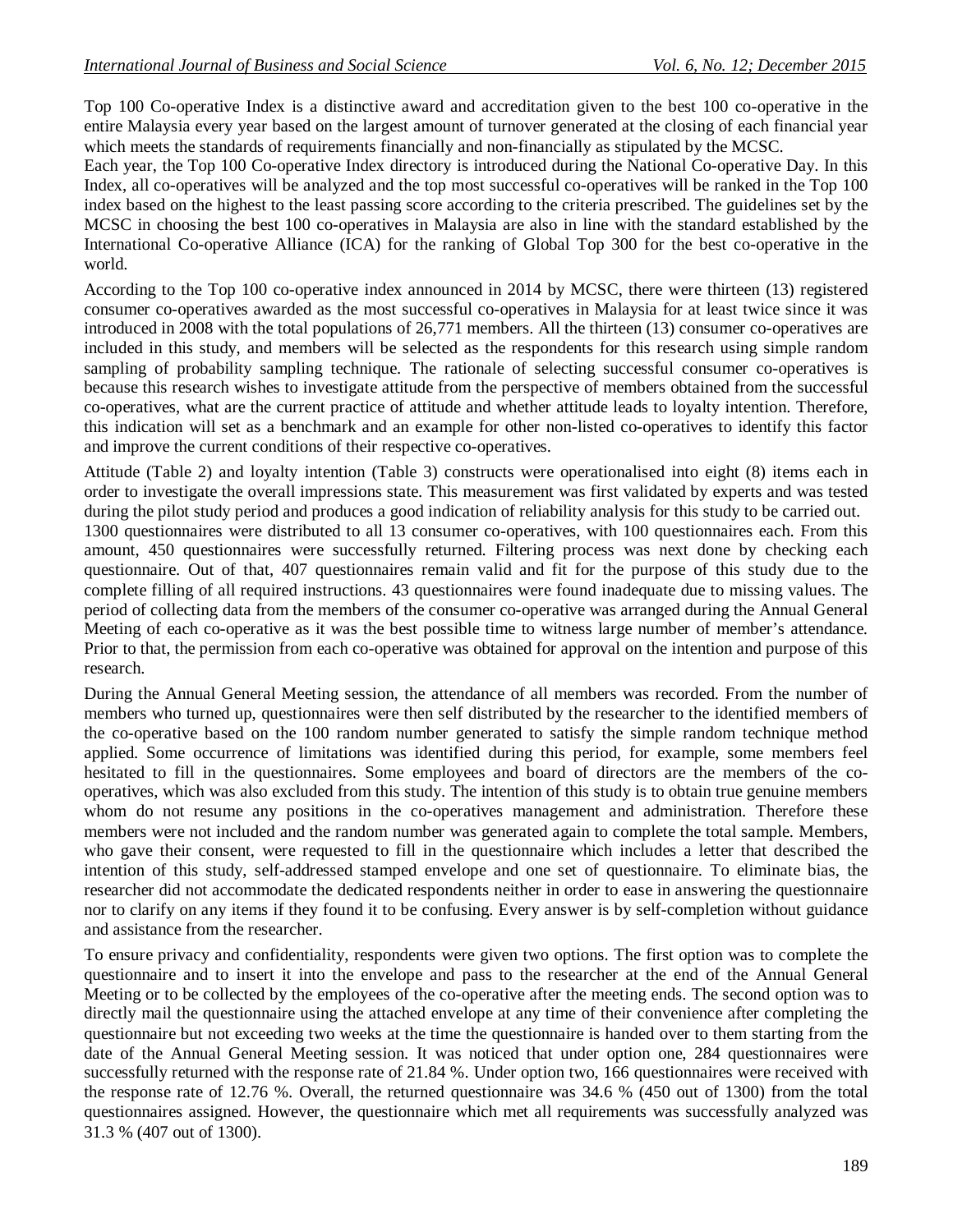# *5. Results*

The internal consistency using cronbach's alpha was carried out to examine the reliability of the questionnaire. It was found that the cronbach's alpha of attitude was recorded at  $\alpha = .837$ , while loyalty at  $\alpha = .841$ , both projected an indication of 'good' described by (Sekaran, 2003). The frequency analysis on gender have witnessed an almost equal proportions of male and female for this survey with male percentage of about 50.4 % while female about 49.6 %. From the total of 407 respondents, male was recorded at 205 individuals while 202 were female. This has suggested that it was well balanced between genders who took part in this survey. It also showed that women have also played an important role in the co-operative societies in Malaysia by giving their support and encouragement to the growth of co-operative apart from men.

From the total of 407 people who took up this survey, it was evidenced that the age group of between 41-50 years old recorded the highest number of people which is 163 or 40 % of the respondents. It was interesting to see that persons below 20 years old was only 15 out of 407 being surveyed which was less than 10% , logged at 3.7 %.

This survey has witnessed that the majority of respondents reside within the age group of 41-50 years old and more than 80% of the respondents were above 31 years old. Among the three biggest ethnicity in Malaysia, The Malays was the highest number of respondents recorded in this study. 95.6 % (389 respondents) belongs to this ethnicity. There were only 10 Indians respondents or 2.5 %, almost a similar percentage to the Chinese with 8 individuals or 2 % from the total sample.

About 18 % (65 people) of the respondents hold the minimum of Degree qualifications, with Masters at 7 people and the least is PhD holders of only 3 people. The results also showed that 13 individuals or 3.2% of the respondents only completed their primary school education. This study accounted that more than 80% of the respondents belonged to the groups of Diploma level and below. This research showed that majority or more than 90% of the respondents are still working at the time this survey was done and are mostly engaged in the government sector and majority of the respondents hold monthly household gross incomes of more than RM 4001. Majority of the respondents, which is 385 people or 94.6%, had only invested RM5, 000 or below, while only 22 people or 5.4% out of 407 is surveyed had invested more than RM 5000 but not exceeding RM 10000. Mean and standard deviation analysis was next carried out. Attitude has recorded a skewed mean on average (M  $=$ .386, SD  $=$  3.51), indicating that based on the most opinions rated a favorable attitude is seen towards the cooperative.

The strength of the relationship between attitude and loyalty intention was next carried out using Pearson Correlation technique. It has been evidenced that, there is a strong significant ( $r = .867$ ,  $p < 0.01$ ) positive correlation between Attitude and Loyalty Intention. This has given an indication that the higher the attitude, the higher would be the loyalty intention. If members feel that the co-operatives is favorable to them, they will intent to be loyal towards the co-operatives, while on the other hand, if they feel that the co-operative is not favorable, the loyalty intention might dropped. Regression was next performed, Attitude was significantly related to loyalty intention with F (1,405) = 1228.800, p<0.01 with R of .867, producing an R2 of approximately 75.2% of the variance accounted by attitude in explaining loyalty intention. This means that attitude played a very crucial impact in determining members' loyalty intention in the co-operatives while the balance of 24.8% remains unexplained.

### *6. Discussion And Conclusion*

Attitude was found to significantly correlate with loyalty intention. Thus, the present study also supported the findings made in previous research (Ajzen & Fishbein, 1977; Ajzen & Fishbein, 1980; Bansal & Taylor, 2002; Chang, Burns, & Noel, 1996; Kraus, 1995; Monroe & Guilitinan, 1975; Schuman & Johnson, 1976; Sheppard, Hartwick, & Warshaw, 1988). Members, who possess favorable dispositions towards their co-operative, have greater intention to stay loyal to their co-operatives. With attitude predicted loyalty intention of 75.2% , this has been a remark that members attitude should be energized and directed towards improving the sustainability of the co-operatives as neglecting this factor would cause instability to the performance of the co-operatives in the long run as members are the main players to ensure the success or dead of a co-operative. Therefore, the call for understanding members' need and requirement is necessary as to avoid members' deviating their support in the future as co-operatives now face rigid competition from other counterparts offering similar or better services which are also in the process of expanding and developing their businesses within Malaysia's boundary.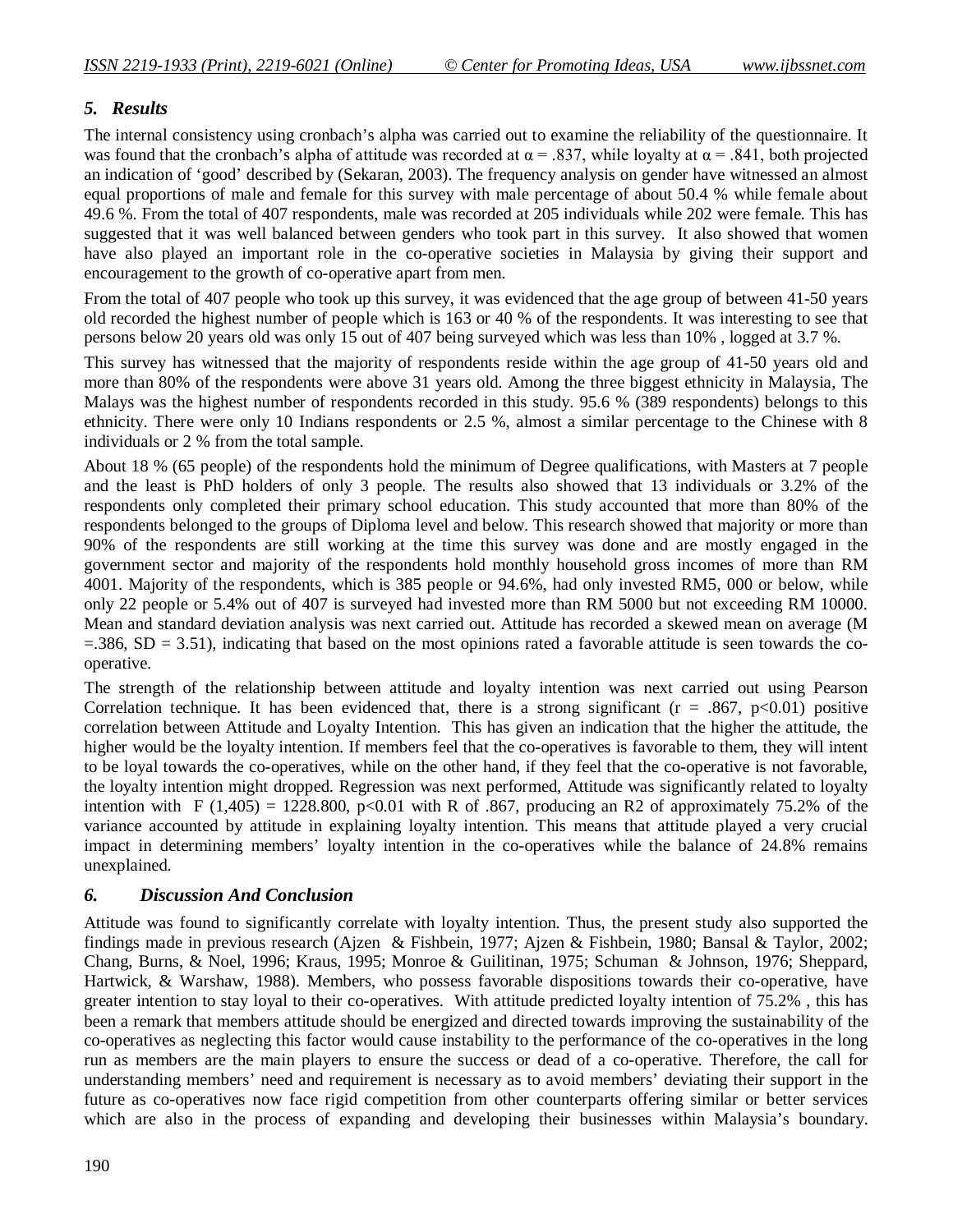Furthermore, the costs of replacing defecting members are higher than to remain existing ones. Co-operative's strength depends on the membership, and gaining internal sources of capital contributed by members who are loyal are more cost-efficient and valuable instead of obtaining from other types of sources. Therefore, careful attention towards understanding members' 'voice' could bring useful and meaningful gains to the co-operative in the future. It is prerequisite to improve the performance and quality of service from the perspective and feedback of members. Therefore, frequent arrangement of dialogue session between Management and Members shall be organized in order to further understand what members feel and want. Other than by the expression of mouth, members need to be encouraged to express opinions through the method of writing by giving comments as some of the members feel shy to express their opinions verbally but still wants their voices to be heard. This situation is often found in woman who becomes members in male dominated co-operatives as they are very reserved to give their opinion verbally.

Awareness and knowledge about co-operative are fundamentals for the members to have a sense of belonging with the co-operative. Co-operatives should always make it a priority to frequently disseminate information to the members to enable them to understand the basic principle of co-operative, how things are operationalized differently from the private entity and how members' role and responsibilities could promote to the success of cooperative.

Strong members' participation in the co-operative needs to be enriched, as this relates to the social purposes of why the co-operative are formed and how will it succeed in the future, through encouraging members involvement. Co-operative especially the board members should strive to increase the size of loyal members and retaining them. They should also make considerable effort to respond to the needs and requirements of its members. Tapping into the knowledge, commitment and providing the sense of participation and attachment of its members are good examples to create stickiness to the co-operative. Co-operatives should also move away from the traditional manners of thinking and business practices. The organizations should benchmark the successful entrepreneur's way of engaging people and businesses.

## *7. Directions For Future Research*

This research study only focuses on a single area which is the consumer co-operative. More future studies are welcomed to investigate this conceptual model into other relevant sectors of co-operative such as credits, services, banks, agriculture, industrial and more. Future research is also recommended to implement a more holistic approach in the form of longitudinal study to determine the actual behavior and relate it to specific intentions. This will therefore elucidate on loyalty intentions and behavior in the consumer co-operative area. This research is only confined to the compound of the best practices of consumer co-operatives listed in the Top 100 co-operative index released by the Malaysian Co-operative Commission Society in 2014. Though it covers all states in the Peninsular Malaysia, future research is welcomed to study in the area of all consumer co-operatives in Malaysia.

# *Bibliography*

- Ajzen & Fishbein, M, I. (1977). Attitude behaviour relations: A theoretical analysis and review of empirical research. Psychological Bulletin, (84), 888–918.
- Ajzen, I. (2012). Theory of Planned Behavior. In Handbook of Theories of Social Psychology (Vol. 1, pp. 438– 459).
- Ajzen, I., & Driver, B. L. (1992). Application of the theory of planned behaviour to leisure choice. Journal of Leisure Research, 185–204.
- Ajzen, I., & Fishbein, M. (1980). Understanding Attitudes and Predicting Social Behavior. Prentice-Hall, Englewood Cliffs, NJ.
- Alliance, I. C. (2005). Co-operative History. Retrieved from http://www.ica.coop/coop/history.html.
- Bansal, H. S., & Taylor, S. . F. (1999). The Service Provider Switching Model (SPSM): A Model of Consumer Switching Behavior in the Services Industry. Journal of Service Research, 2(2), 200–218.
- Bansal, H. S., & Taylor, S. F. (2002). Investigating Interactive Effects in the Theory of Planned Behaviour in a Service Provider Switching Context. Psychology and Marketing, 19(5), 407–425.
- Blessum, K. A., Lord, C. G., & Sia, T. L. (1998). Cognitive load and positive mood reduce typicality effects in attitude behavior consistency. Personality and Social Psychology Bulletin, 24.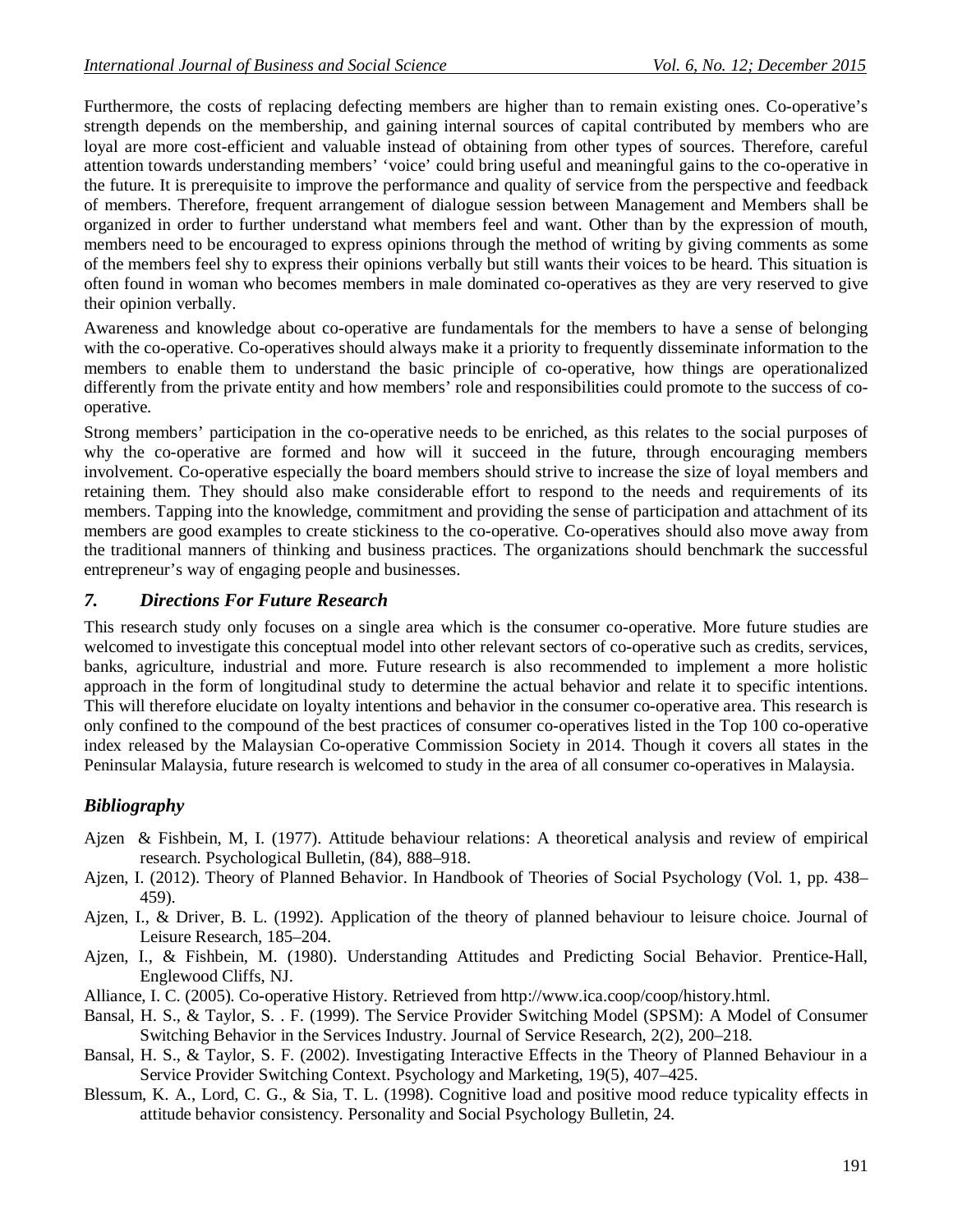- Bowen, S., & Shoemaker, J. T. (2003). Loyalty: A Strategic Commitment. Cornell Hotel and Restaurant Administration Quarterly, 44(Oct-Dec 2003), 31–46.
- Burt, L., & Wirth, M. E. (1990). Assessing the Effectiveness of Farm Supply Cooperatives: A Comparison of Farmer and Manager Viewpoints. Journal of Agricultural Cooperation, 5(17-26).
- Chandrashekaran, M., Rotte, K., Tax, S. S., & Grewal, R. (2007). Satisfaction Strength and Customer Loyalty. Journal of Marketing Research, 44, 153–163. doi:10.1509/jmkr.44.1.153
- Chang, Y., Burns, L. D., & Noel, C. J. (1996). Attitudinal versus Normative Influence in the Purchase of Brand-Name Casual apparel. Family and Consumer Sciences Research Journal, 25(1), 79–109.
- Christopher & Mark C., J. A. (2001). Efficacy of the Theory of Planned Behaviour : A meta analytic review. British Journal of Social Psychology, 40( 471-499).
- Coelho, P. S., & Henseler, J. (2012). Creating customer loyalty through service customization. European Journal of Marketing, 46, 331–356. doi:10.1108/03090561211202503
- Dunn, J. R. (1988). Basic cooperative principles and their relationship to selected practices. Journal of Agricultural Cooperation, 3.
- Fulton, J., & Adamowicz, W. L. (1993). Factors that influence the commitment of members to their cooperative organization. Journal of Agricultural Cooperatives, 8, 39–53.
- Jones, Mothersbaugh, D. L., & Beatty, S. E. (2002). "Why customers stay : Measuring the Underlying Dimensions of Services, Switching Costs and Managing their differential strategic outcomes. Journal of Business Research, 55, 441–450.
- Kraus, S. J. (1995). Attitudes and the Prediction of Behavior : A Meta-Analysis of the Empirical Literature, Personality and Social. Psychology Bulletin, 21, 58–75.
- Malaysia Cooperative Societies Commission. (2014). Malaysia Co-operative Societies Commission Official Portal, Indeks 100 Koperasi Terbaik Malaysia. Retrieved from http://www.skm.gov.my/Gerakan-Koperasi/Indeks-100-Koperasi-Terbaik-Malaysia.aspx
- Martínez, P., & Rodríguez del Bosque, I. (2013). CSR and customer loyalty: The roles of trust, customer identification with the company and satisfaction. International Journal of Hospitality Management, 35, 89–99. doi:10.1016/j.ijhm.2013.05.009
- McMullan, R., & Gilmore, A. (2008). Customer loyalty: an empirical study. European Journal of Marketing, 42, 1084–1094. doi:10.1108/03090560810891154
- Millar, M. G., & Millar, K. U. (1996). The effect of direct and indirect experience on affective and cognitive responses and the attitude-behavior relation. Journal of Experimental and Social Psychology1, 32.
- Monroe, K. B., & Guilitinan, J. P. (1975). A Path- Analytic Exploration of Retail Patronage Influences. Journal of Consumer Research, 2(1), 19–28.
- Ndubisi, N. O. (2007). Relationship marketing and customer loyalty. Marketing Intelligence & Planning, 25, 98– 106. doi:10.1108/02634500710722425
- NT, F. (1982). Expectations and Actions: Expectancy Value Models. Psychology. Hillsdale, NJ : Erlbaum.
- Oliver, R. (1999). Whence customer loyalty? Journal of Marketing, 63, 33–44.
- Oliver, R. L. (1997). Satisfaction: A Behavioral Perspective on the Consumer. New York: McGraw Hill.
- Osman, M. (1993). A Conceptual Model of Retail Image Influence on Loyalty Patronage Behaviour. International Review of Retail, Distribution and Consumer Research, 3, 33–48.
- Ou, W.-M., Shih, C.-M., Chen, C.-Y., & Wang, K.-C. (2011). Relationships among customer loyalty programs, service quality, relationship quality and loyalty: An empirical study. Chinese Management Studies, 5, 194–206. doi:10.1108/17506141111142825
- Pan, Y., Sheng, S., & Xie, F. T. (2012). Antecedents of Customer Loyalty: An Empirical Synthesis and Reexamination. Journal of Retailing and Consumer Services, 19, pp. 150–158. doi:10.1016/j.jretconser.2011.11.004
- Posavac, S. S., Sanbonmatsu, D. M., & Fazio, R. H. (1997). Considering the best choice: Effect of the salience and accessibility of alternatives on attitude-decision consistency. Journal of Consumer Psychology1, 6.
- Rosenberg, M. J., & Hovland, C. I. (1960). Cognitive, Affective, and behavioural components of attitudes. New Haven, CT: Yale University Press.
- Schuman & Johnson, M.P., H. (1976). Attitudders and Behavior. Annual Review of Sociology, 2, 161–207.
- Sekaran, U. (2003). Research methods for business (4th edition). Hoboken, NJ: John Wiley & Sons.